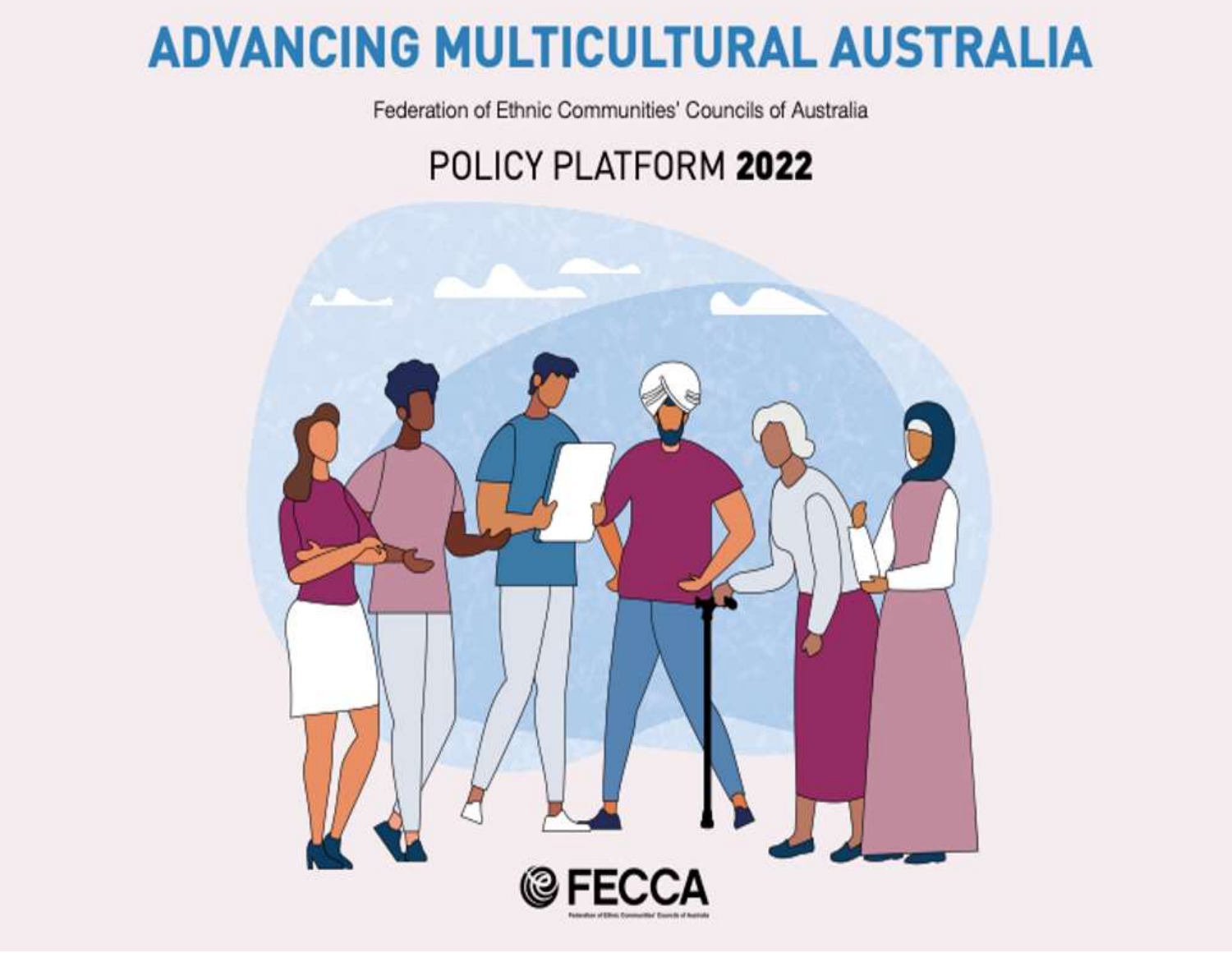#### **ADVANCING MULTICULTURAL AUSTRALIA: Election response to FECCA's Policy Platform**

For over 40 years, FECCA has proudly worked alongside multicultural communities, broader Australian society and both Coalition and Labor governments to help build an Australia where everyone, no matter their background or how long they have lived in this country, can belong equally and without barriers.

In the lead up to the 2022 election, FECCA consolidated many challenges and barriers into eight areas for action across society in *[Advancing](https://fecca.org.au/wp-content/uploads/2022/04/FECCA-Policy-Platform-2022.pdf)  [Multicultural Australia: The Federation of Ethnic Communities' Councils of Australia Policy Platform 2022.](https://fecca.org.au/wp-content/uploads/2022/04/FECCA-Policy-Platform-2022.pdf)*

With only 8% of candidates in the federal election coming from a diverse background<sup>1</sup> it is important for everyone in Australia to consider how each party is responding to the needs of our multicultural society.

FECCA's Policy Platform was sent to the major parties for response, town halls were held across the country and candidates were met face to face.

## Multicultural Election Advocacy in Action

During the campaign period we saw a Federal Election Forum held in Wollongong by the Multicultural Communities' Council of Illawarra (MCCI), Western Sydney's Migrant Resources Centre's (MRC) Meet the Candidate Forum, a Vote to Influence held by the Ethnic Communities Council of Queensland and many other important events. Communities raised issues of housing, cost of living, communication with culturally and linguistically diverse communities and how parties planned to ensure diverse representation at all levels of society. Candidates responded with plans for affordable housing and increased support for Medicare, dual citizens to be permitted as representatives in parliament, doubling of humanitarian visa entrants and enhanced community sponsorship program.

Meetings were held across the country explaining challenges and solutions and ultimately directly asking candidates for change. Many promises were made throughout the campaign including, both the ALP and LNP making commitments of \$1.6 million towards building costs of a new Vietnamese Cultural Centre in Girrawheen. Amongst other promises, the ALP committed \$700,000 to fund a new kitchen and community centre for Sikh Volunteers Australia and \$15 million to give every community language school in Australia a funding boost of up to \$30,000. LNP commitments included \$5 million to multicultural and religious community groups to make their places of worship and gathering safer and reduce youth disengagement and anti-social behaviour and \$1.5 million for Hindu Community Hub at the Sri Vakrathunda Vinayagar Temple in Basin Victoria.

<sup>1</sup> https://www.theguardian.com/news/datablog/2022/may/16/only-8-of-candidates-in-the-federal-election-come-from-diverse-backgrounds

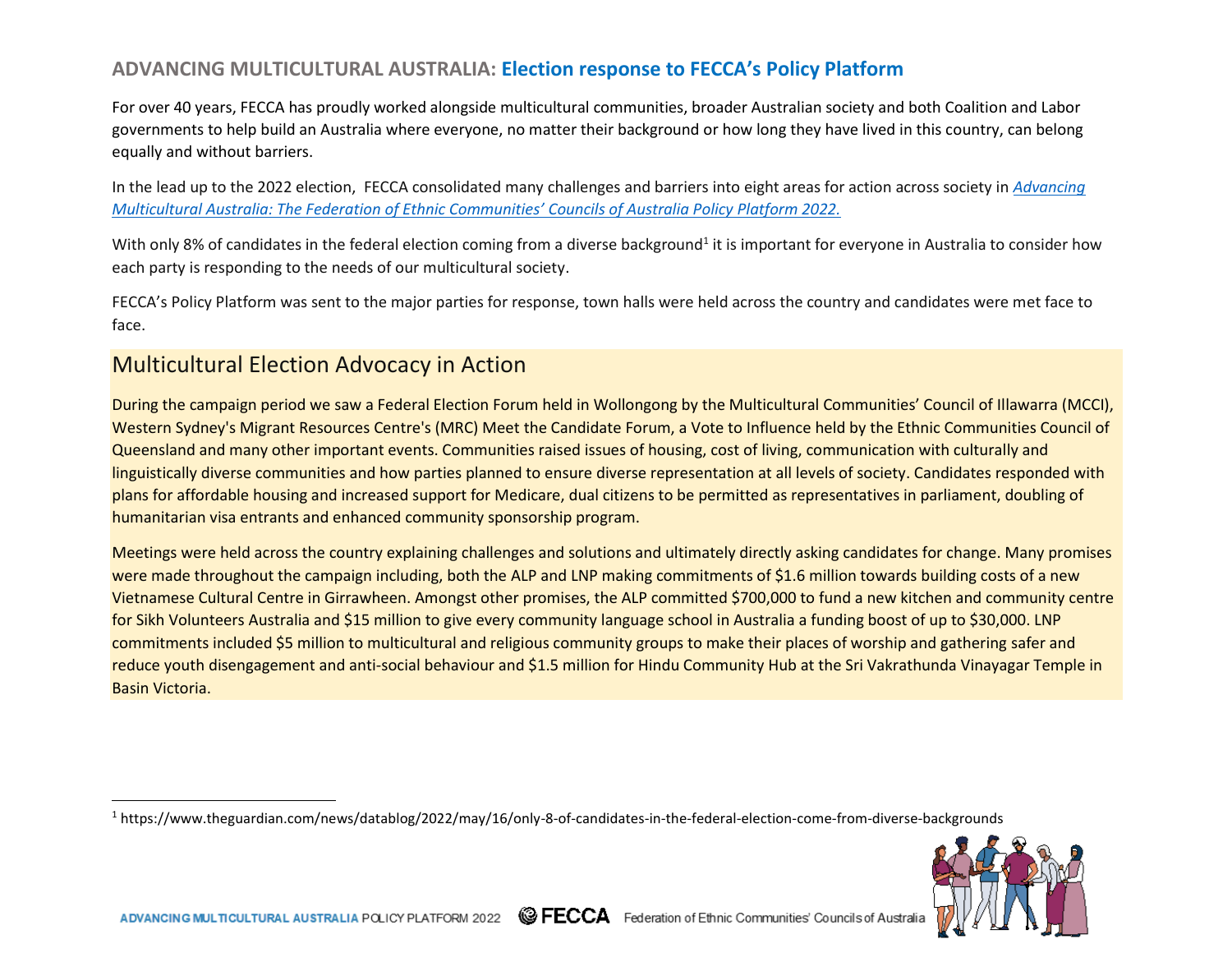# Major parties' responses

FECCA received responses from the Australia Labor Party (ALP) and the Australian Greens (Greens) on their commitment to advancing multicultural Australia. At time of publishing, the Coalition had not responded.

*Party responses and announcements tracked against the FECCA Policy Platform 2022 recommendations, as of 20 May 2022*

| <b>FECCA's recommendations</b>                                                                                                              | <b>Coalition commitments</b> | <b>Labor commitments</b>                                                                                                                                                                                                                                                                                                                                                                                                                                                                                                                                                                                                                                                                                                                                                                                                                                                                                                                                                                | <b>Greens commitments</b>                                                       |
|---------------------------------------------------------------------------------------------------------------------------------------------|------------------------------|-----------------------------------------------------------------------------------------------------------------------------------------------------------------------------------------------------------------------------------------------------------------------------------------------------------------------------------------------------------------------------------------------------------------------------------------------------------------------------------------------------------------------------------------------------------------------------------------------------------------------------------------------------------------------------------------------------------------------------------------------------------------------------------------------------------------------------------------------------------------------------------------------------------------------------------------------------------------------------------------|---------------------------------------------------------------------------------|
| Establish an Office for Multiculturalism<br>to ensure a cohesive and coordinated<br>whole-of-government approach to<br>multicultural policy |                              | Labor will support the development of a fair,<br>productive and cohesive society by reviewing<br>how the national government supports<br>multiculturalism.<br>The review will consider:<br>institutional arrangements required to<br>$\bullet$<br>meet the needs of multicultural<br>Australia at the commonwealth level<br>existing state and territory legislative<br>$\bullet$<br>and regulatory frameworks, programs,<br>and services<br>roles and functions of government and<br>$\bullet$<br>non-government organisations<br>respectively, and the appropriate<br>relationship between them to ensure<br>the most effective planning and<br>provision of programs and services to<br>migrants<br>diversity and inclusion strategies that<br>$\bullet$<br>considers the hiring and retention of<br>culturally and linguistically diverse staff<br>service wide in order to build a public<br>service that better reflects multicultural<br>Australia at all classification levels. | The Greens will establish a Commonwealth<br>Government Multicultural Commission |

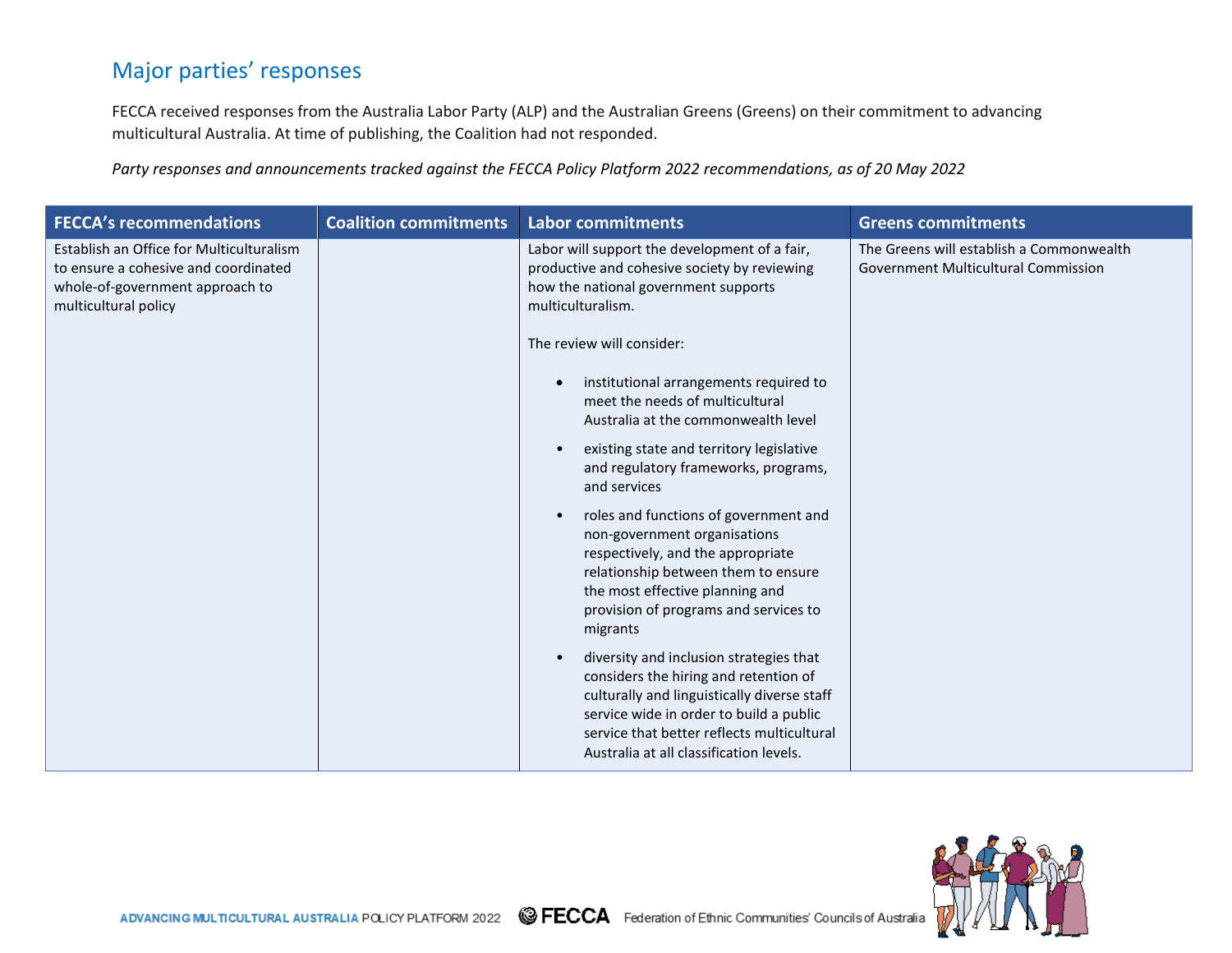| 1. A Fair and Inclusive Society                                                                                                                                     |                                                                                                                                                                                                                |                                                                                                                                                                                                                                                                                                                                                                                                                               |  |
|---------------------------------------------------------------------------------------------------------------------------------------------------------------------|----------------------------------------------------------------------------------------------------------------------------------------------------------------------------------------------------------------|-------------------------------------------------------------------------------------------------------------------------------------------------------------------------------------------------------------------------------------------------------------------------------------------------------------------------------------------------------------------------------------------------------------------------------|--|
| Establish a First Nations Voice protected<br>by the constitution.                                                                                                   | Labor will implement the Uluru Statement in full<br>- Voice, Treaty and Truth.                                                                                                                                 | The Greens were the first party to support the<br>Uluru Statement from the Heart in full. Their full<br>plan for Treaty and First Nations Justice includes:<br>• Establishing a Truth and Justice Commission;<br>. Providing funding for First Nations health;<br>• Compensation for Stolen Generation survivors;<br>• Caring for Country, and;<br>• Fixing our justice system.                                               |  |
| Commit to an informed and resourced<br>anti-racism strategy.                                                                                                        | Labor will commit \$7.5 million to fund the<br>Australian Human Rights Commission (AHRC) to<br>complete its National Anti-Racism Framework<br>and implement a comprehensive national anti-<br>racism strategy. | The Greens platform centres the need for a<br>national anti-racism strategy with \$50 million in<br>funding over four years to deliver the strategy,<br>including:<br>• \$40 million in grants to community organisations<br>and local governments to deliver programs<br>that tackle structural racism, create awareness and<br>empower communities to prevent racism<br>• \$5 million for national anti-racism campaigning. |  |
| Create a whole of government<br>mechanism to overhaul the Australian<br>migration program resulting in a fair,<br>timely and transparent pathway to<br>citizenship. |                                                                                                                                                                                                                | The Greens have also called for significant reform<br>to provide pathways to permanent residence for<br>temporary visa holders.                                                                                                                                                                                                                                                                                               |  |
| $\bullet$ . The fields access that $\bullet$ is the set of the set $\bullet$ is the set of $\bullet$ .                                                              |                                                                                                                                                                                                                |                                                                                                                                                                                                                                                                                                                                                                                                                               |  |

#### **2. Equitable Access and Outcomes from Government Services**

| Implement a revised Multicultural         | Labor will ensure government departments     | The Greens will implement a Multicultural Access   |
|-------------------------------------------|----------------------------------------------|----------------------------------------------------|
| <b>Access and Equity Policy Framework</b> | review and update departmental Multicultural | and Equity Policy Framework that requires all non- |
| that is strong, transparent and includes  | Access and Equity Policy Guides to ensure    | corporate Commonwealth entities, such as           |
| mandated reporting and data collection    | programmes and services are fit for purpose. | government departments and agencies, to report     |
| from all government departments and       |                                              | annually to the Commission on action taken to      |
| agencies.                                 |                                              | promote multiculturalism, the use of interpreting  |
|                                           |                                              | and translation services, and the extent to which  |
|                                           |                                              | people from diverse backgrounds have been          |
|                                           |                                              | represented on boards and committees.              |

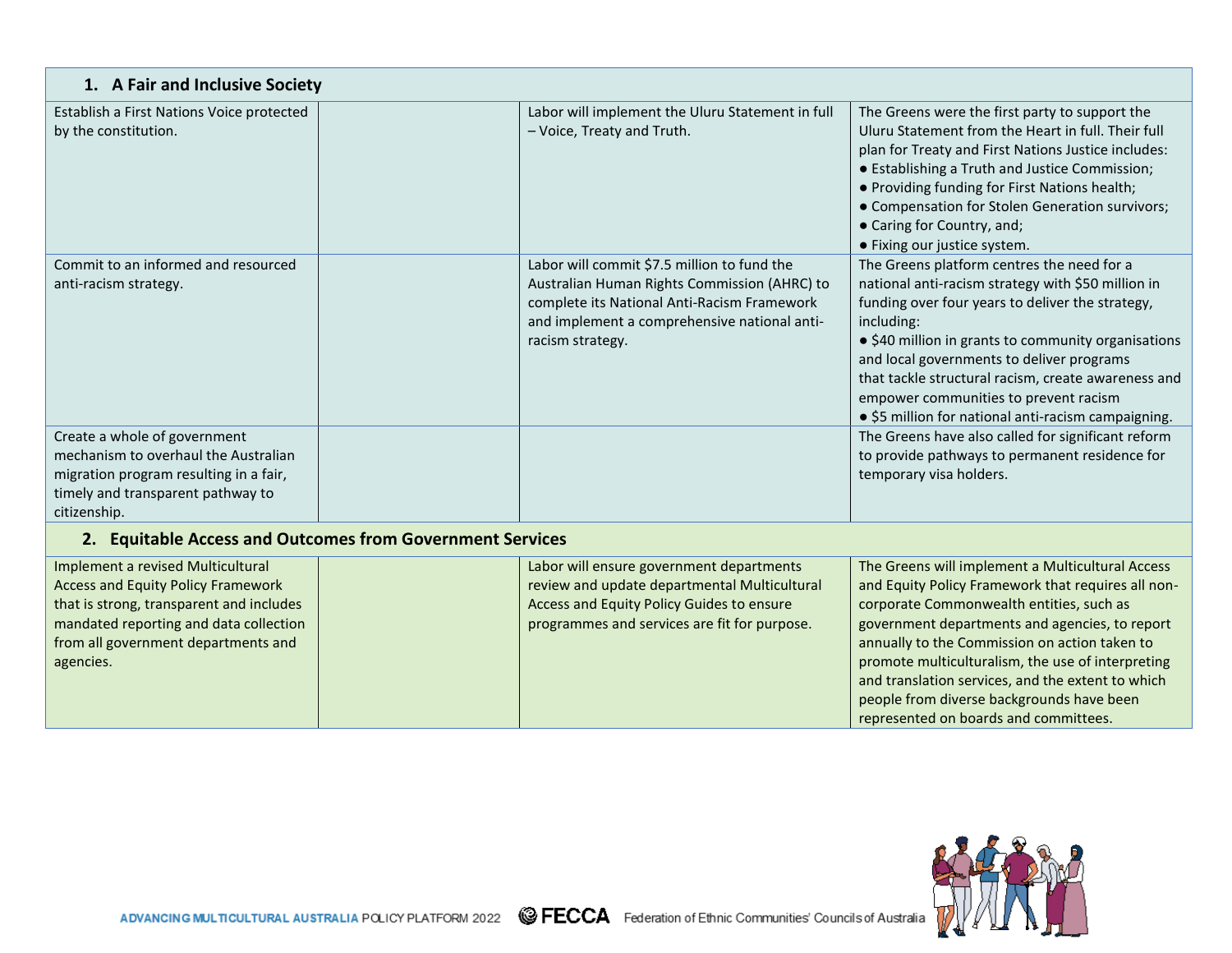| 3. Inclusive Policy and Practice Design                                                                                                                                                           |                                                                                                                                                                                                                                |                                                                                                                                                                                                          |                                                                                                                                                                                                                                                                                              |
|---------------------------------------------------------------------------------------------------------------------------------------------------------------------------------------------------|--------------------------------------------------------------------------------------------------------------------------------------------------------------------------------------------------------------------------------|----------------------------------------------------------------------------------------------------------------------------------------------------------------------------------------------------------|----------------------------------------------------------------------------------------------------------------------------------------------------------------------------------------------------------------------------------------------------------------------------------------------|
| Boost funding for multicultural<br>community organisations to ensure the<br>voices of culturally and linguistically<br>diverse people are meaningfully<br>included in policy and practice design. | The Coalition will build on<br>their \$62.8 million social<br>cohesion investment that is<br>strengthening community<br>unity and resilience including<br>supporting enhanced<br>engagement with<br>multicultural communities. |                                                                                                                                                                                                          | The Greens will commit \$10m per year for a<br>Multicultural Fund, which will make grants to<br>organisations promoting social cohesion through<br>innovation, education and intercultural<br>Cooperation.                                                                                   |
| Establish a national working group on<br>culturally and linguistically diverse data<br>collection.                                                                                                |                                                                                                                                                                                                                                | Labor will introduce whole-of-government<br>standards for measuring Australia's diversity, to<br>improve policy design, resource allocation,<br>inform diverse hiring standards and service<br>planning. | The Greens will provide \$5m for a National<br>Working Group on Culturally and Linguistically<br>Diverse Data Collection, to ensure the data that<br>government collects is informed by and reflects the<br>full extent of Australia's multiculturalism, diversity<br>and intersectionality. |

#### **4. Effective Communication for All**

| Fund and sustain a package of language<br>support to include translations;<br>interpreting; a Community Review<br>Panel; in-language and in-culture |                             |                                                 | The Greens will commit \$10 million to establish a<br>National Language Support package, to help<br>government better connect with people in multiple<br>languages. |
|-----------------------------------------------------------------------------------------------------------------------------------------------------|-----------------------------|-------------------------------------------------|---------------------------------------------------------------------------------------------------------------------------------------------------------------------|
| support options and community                                                                                                                       |                             |                                                 |                                                                                                                                                                     |
| engagement.                                                                                                                                         |                             |                                                 |                                                                                                                                                                     |
| Implement extensive digital literacy                                                                                                                |                             | Labor will improve the accessibility of digital |                                                                                                                                                                     |
| programs tailored to multicultural                                                                                                                  |                             | government services for those with low digital  |                                                                                                                                                                     |
| communities to support the increased                                                                                                                |                             | literacy and those who speak English as an      |                                                                                                                                                                     |
| use of online services.                                                                                                                             |                             | additional language.                            |                                                                                                                                                                     |
| Boost funding for the public                                                                                                                        | The Coalition will provide  |                                                 | The Greens will ensure the ABC and SBS have                                                                                                                         |
| broadcasters to bolster their in-                                                                                                                   | the SBS with \$959 million  |                                                 | increased funding, enabling them to bolster their                                                                                                                   |
| language service offering and capability.                                                                                                           | over the next three years - |                                                 | in-language service offering and capability.                                                                                                                        |
|                                                                                                                                                     | an increase of \$62-million |                                                 |                                                                                                                                                                     |
|                                                                                                                                                     | over the current three year |                                                 |                                                                                                                                                                     |
|                                                                                                                                                     | funding period.             |                                                 |                                                                                                                                                                     |

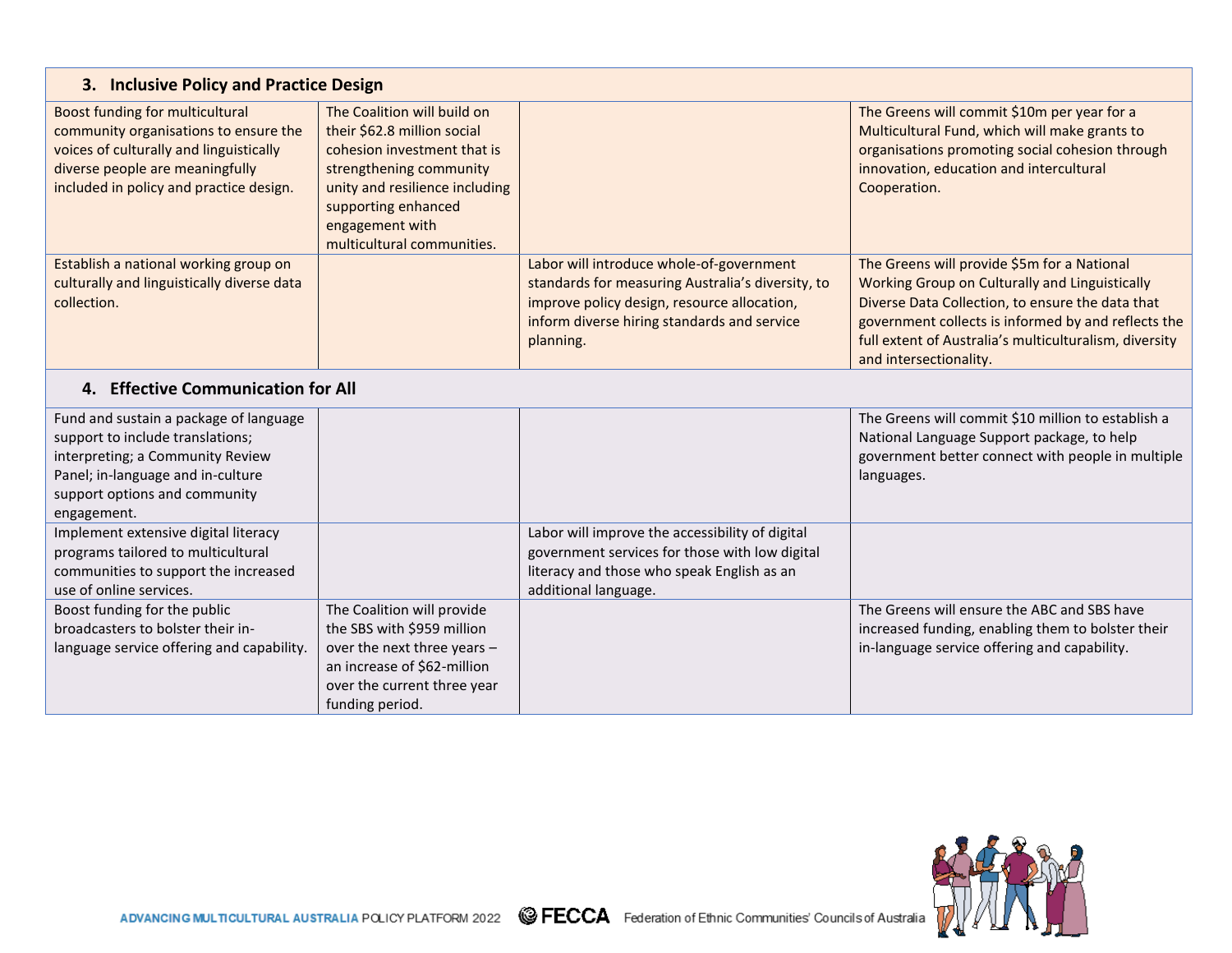| 5. A Secure and Successful Multicultural Workforce |  |                                                   |                                                     |
|----------------------------------------------------|--|---------------------------------------------------|-----------------------------------------------------|
| Develop a national comprehensive                   |  | Labor will also ensure that application forms and | The Greens will commit \$20m to develop a           |
| multicultural workers' rights education            |  | information on business support programs are      | national comprehensive multicultural worker rights  |
| plan designed and delivered with                   |  | available in a range of community languages and   | education plan designed and delivered with          |
| multicultural and ethno-specific                   |  | in plain English.                                 | multicultural and ethno-specific organisations.     |
| organisations.                                     |  |                                                   |                                                     |
| Pilot a language allowance model to                |  | Labor will expand the ability and availability of | The Greens will pilot a language allowance model    |
| recognise and remunerate bilingual                 |  | frontline government services staff with language | to recognise and remunerate bilingual aged care     |
| aged care workers and apply findings to            |  | skills and nuanced cultural understanding to      | workers and apply findings to other sectors to      |
| other sectors to support the delivery of           |  | undertake case work in language.                  | support the delivery of culturally responsive care. |
| culturally responsive care                         |  |                                                   |                                                     |
|                                                    |  |                                                   |                                                     |

### **6. Access to Quality Health Care for All**

| Fund the Australian Multicultural Health<br>Collaborative to support the voice of |                           | The Greens support the principle and foundation<br>of an Australian Multicultural Health Collaborative |
|-----------------------------------------------------------------------------------|---------------------------|--------------------------------------------------------------------------------------------------------|
| people from culturally, ethnically and                                            |                           | and would work with stakeholders and the                                                               |
| linguistically diverse backgrounds to                                             |                           | community to ensure that it meets the needs of                                                         |
| provide advice and guidance to the                                                |                           | the community for a consideration of funding.                                                          |
| Australian Government.                                                            |                           |                                                                                                        |
| Establish within the Department of a                                              |                           | The Greens would support a Department of Health                                                        |
| Health a specialist policy unit to advise                                         |                           | specialist policy unit to advise and coordinate                                                        |
| and coordinate health policy                                                      |                           | health policy development, program design and                                                          |
| development, program design and                                                   |                           | implementation that is inclusive of the needs of                                                       |
| implementation that is inclusive of the                                           |                           | multicultural people which has representation of                                                       |
| needs of multicultural people.                                                    |                           | and collaborates with those communities it seeks                                                       |
|                                                                                   |                           | to benefit.                                                                                            |
| Make the 'Framework for Mental                                                    | The Coalition will invest | The Greens would support states and territories in                                                     |
| Health in Multicultural Australia'                                                | \$17.8 million to provide | legislating the 'Framework for Mental Health in                                                        |
| mandatory for all States and Territories                                          | mental health support to  | Multicultural Australia' to ensure that this is                                                        |
|                                                                                   | multicultural communities | achieved.                                                                                              |
|                                                                                   | across Australia          |                                                                                                        |